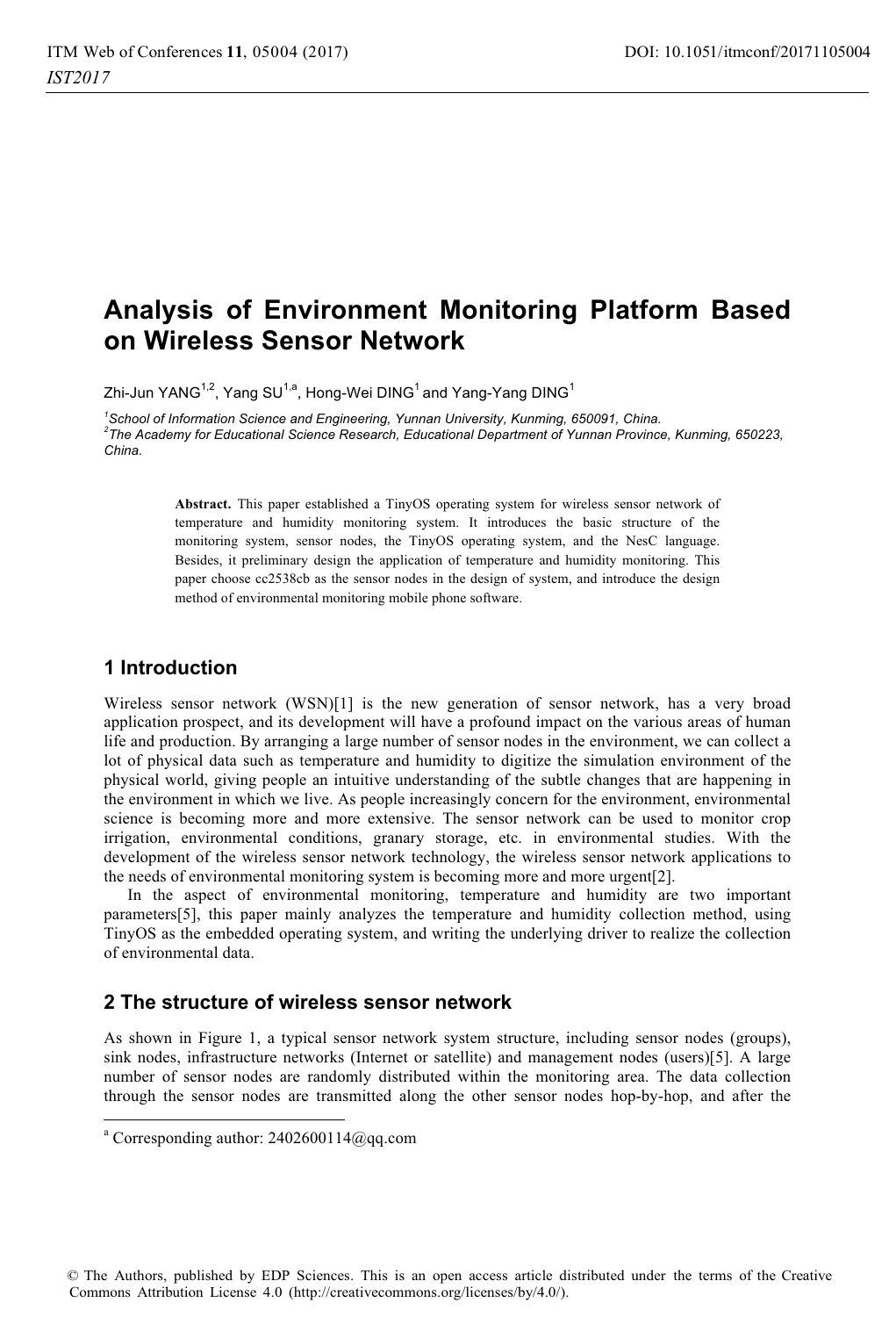multi-hop route arrives at the sink node, the sink node passes the collected information to the user[3,5]. When the sink node is far away from the management node, it can converge to the network server through GSM, GPRS, and satellite. So the user can through the browser, mobile phone and other methods, observe the changes of environmental monitoring whenever and wherever possible.



**Figure 1.**Sensor network architecture.

# **3 Software platform and hardware platform of the system**

### **3.1 Implementation of system software platform**

TinyOS is a modular wireless sensor network operating system developed by UC Berkeley (University of California, Berkeley) based on the US Department of Defense's "Smart Dust" project[8]. It depend on the event driven mechanism, with less code, low energy consumption, high concurrency, fast response characteristics, and can better meet the specific application. TinyOS is actually the standard for sensor network node operating system, which provides a component-based software framework for the integration of application-oriented wireless sensor network operating system[3,4]. The operating system does not distinguish between the user and kernel mode, and does not provide memory protection mechanism, but it can provide concurrent processing capability, under the condition of limited resources.

### *3.1.1 Component structure of TinyOS*

Component technology in the embedded system has been widely used. The hardware and underlying software in the system are abstracted as a component, thus enabling external shielding. When the users are programming, only need to pay attention to the interfaces of the components, they are not necessary to understand the specific implementation process of the components, so as to improve the reusability and development efficiency of the software.

The TinyOS operating system provides a set of components for user invocation, including the main components, application components, execution components, sensor components, communication components and underlying hardware components[4], as shown in Table 1. Components from top to bottom can usually be divided into three categories: high-level software components, composite components and hardware abstract components. High-level software components achieve control, routing, data transmission and other application layer functions. Composite components simulate advanced hardware behavior, such as sensor components, communication components, etc.. Hardware abstract components map the physical hardware to TinyOS component model.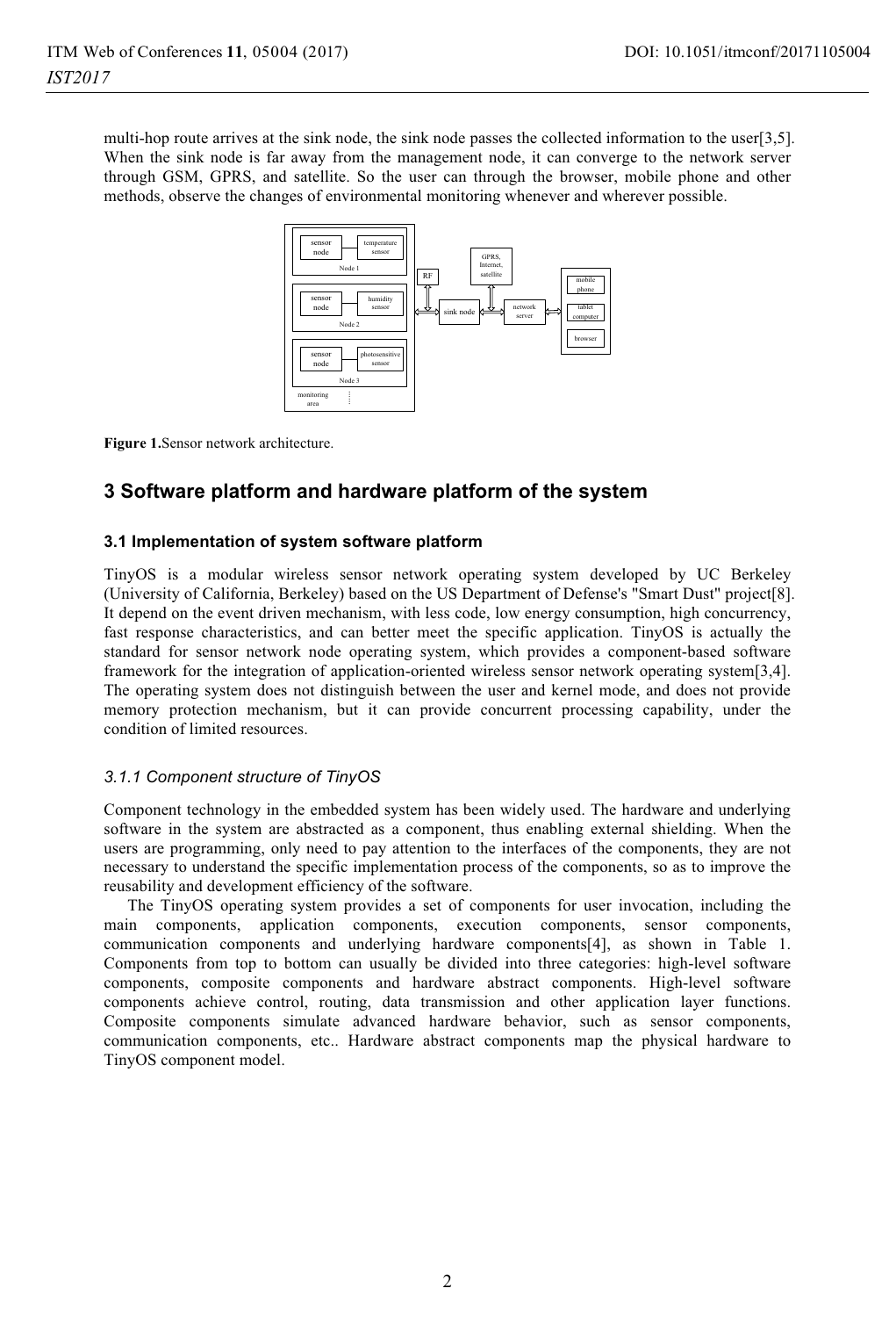| main components                |            |            |  |
|--------------------------------|------------|------------|--|
| application components         |            |            |  |
| communication                  | execution  | sensor     |  |
| components                     | components | components |  |
| underlying hardware components |            |            |  |

**Table 1.** TinyOS application structure.

#### *3.1.2 NesC language*

TinyOS was originally written in C language and assembly language, but researchers further study finds C language can not effectively and easily support the development of applications and operating systems of sensor network. So the researchers carried out some extensions on the basis of C language, combined component-based thinking with event-driven execution models, and developed nesC languages that support component programming[6,7].

The main features of the nesC language are as follows:

(1)Separation of structure and entity;

(2)Components can use or provide interfaces;

(3)The interface has bidirectional, for the same interface of the same component;

(4)Components are statically linked through interfaces;

(5)The nesC compiler can automatically mark the potential data competition caused by preemptive interrupts.

### **3.2 The design of system hardware platform**

In the introduction of the sensor network system, the wireless sensor network mainly involves the hardware: sensor node, sink node, management platform. For the management platform, we can choose the computer, this article will not repeat them. The main difference between the sensor node and the sink node is whether the serial communication can be carried out, but now the mainstream sensor nodes have these two functions. At present, there are many kinds of sensor nodes and sink nodes, many research institutions have developed their own hardware platform, but the main difference between these hardware platforms is used in the processor, wireless communication, the discrepancy sensor configuration. Including CrossBow's TelosB series of nodes, Intel's Intel Mote (iMote) nodes[2].

### *3.2.1 Cc2538cb node*

In the essay, the cc2538cb node is selected as the sensor node and the sink node. You choose what kind of hardware platform to run the prepared nesC code, then the most famous platform of TinyOS is TelosB node. TelosB is an open source, low-power wireless sensor node produced by Crossbow. TelosB node in line with IEEE802.15.4 protocol specification, the use of low-ultra power antenna templates. In order to meet the requirements of easy development and high fault tolerance in wireless sensor network. The onboard USB interface can modify and update the node program, also can collect information.

Cc2538cb node compared to the TelosB node is slightly less than in the low power consumption , but in the *RAM* memory, TelosB node use the cc2420 chip, the *RAM* memory only has 10K size, but cc2538cb node *RAM* memory has reached 32K.So the use of cc2538cb node do not have to worry about *RAM* storage space is not enough. Similarly, cc2420 *RF* characteristics compared with the cc2538 is still a bit stretched, in addition, cc2538cb node price is much cheaper, and very suitable for beginners to use, when they learn TinyOS.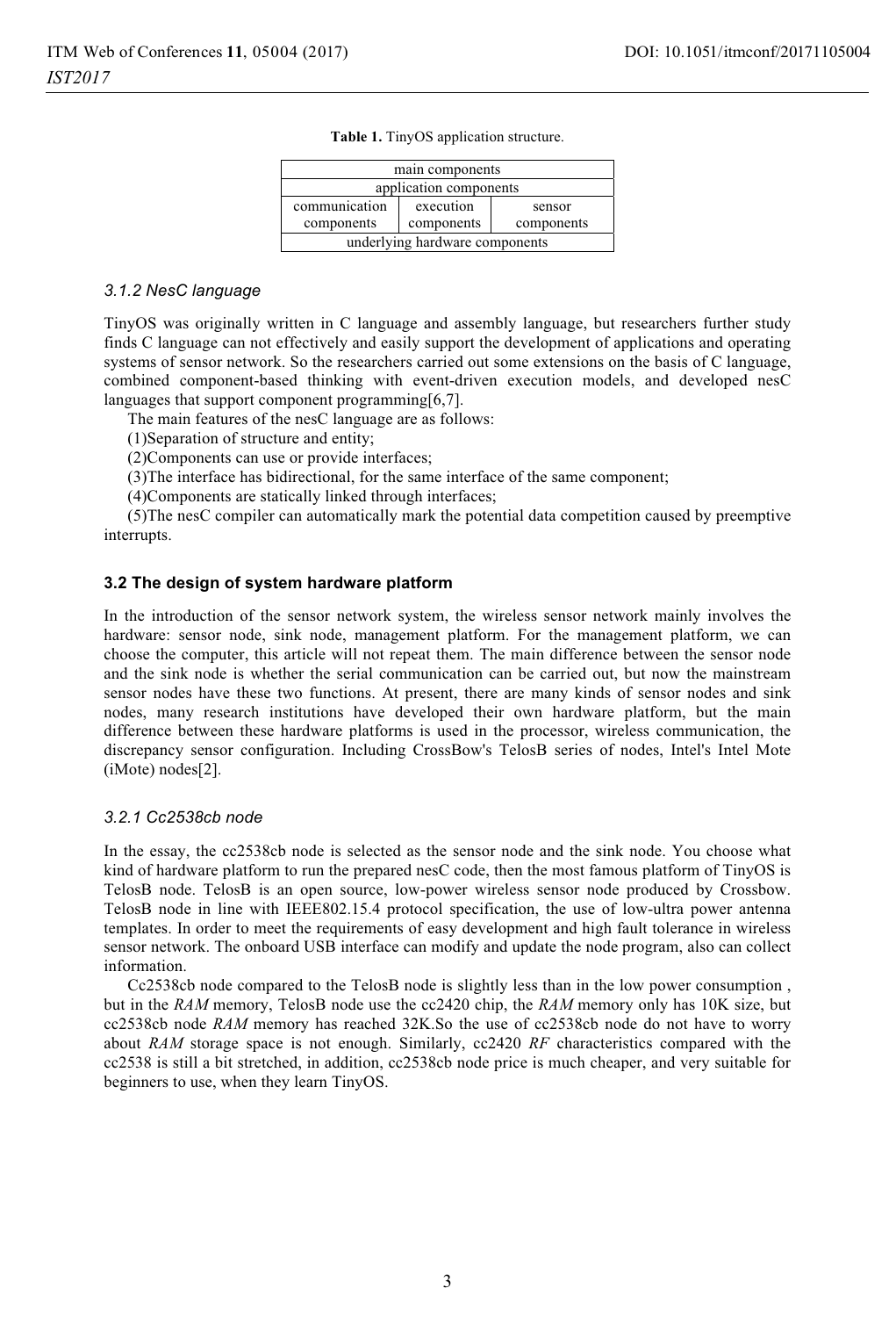### *3.2.2 Cc2538cb node structure*

This article uses the cc2538cb node part of the design as shown in Figure 2.



Figure 2. Cc2538cb node structure.

Cc2538cb node in the design process reserved ten IO port, from left to right are: GND,PD1,PD0,PA7, PA6, PA5,PA4,PA3,PA2,VDD,the distance is 2.00mm.Cc2538cb IO port can specify the function according to the software programming, such as UART, SPI, I2C, SSI, ADC, input, output, etc.Cc2538cb node doesn't weld sensor, but in the process we can use the reserved IO port to complete the sensor access or other chip bus communication.Cc2538cb node use PL2303 USB converter chip instead of using the 2538 USB function directly .Because the PL2303 driver for the virtual machine Linux/Ubuntu, Android etc. are driver-free, it can be more simple and fast use of Linux/Android.

### **4 Wireless transmission and data reception**

### **4.1 Data transmission**

The node program uses six components in the design process, including the *MainC* component, the time component *TimerMillliC*, the *AMSendC* component that controls the transmission, the *AMReceiverC* component that controls the reception, and the *LedsC* component. The relationship between the component and the interface as shown in the following Figure 3.



**Figure 3.** Relationship between components and interfaces.

We through the cc2538cb node reserved IO port to connect the sensor, this paper uses thedht11 sensor to measure the temperature and humidity in the environment, the sensor pin is connected with the IO port according to the corresponding relation. Next, in the TinyOS compiler environment to join<br>the dht11 driver, the dht11 directory will be copied to the the dht11 driver, the dht11 directory will be copied to the *tinyos-main-release\_tinyos\_2\_1\_2\tos\chips\cc2538*, where the dht11 directory contains *dht11.c* and *dht11.h* files. Then modify the *.Platform* file under the *tinyos-main-release\_tinyos\_2\_1\_2\tos\ platforms\cc2538cb* directory, increase the path *%T/chips/cc2538/dht11*. Finally, modify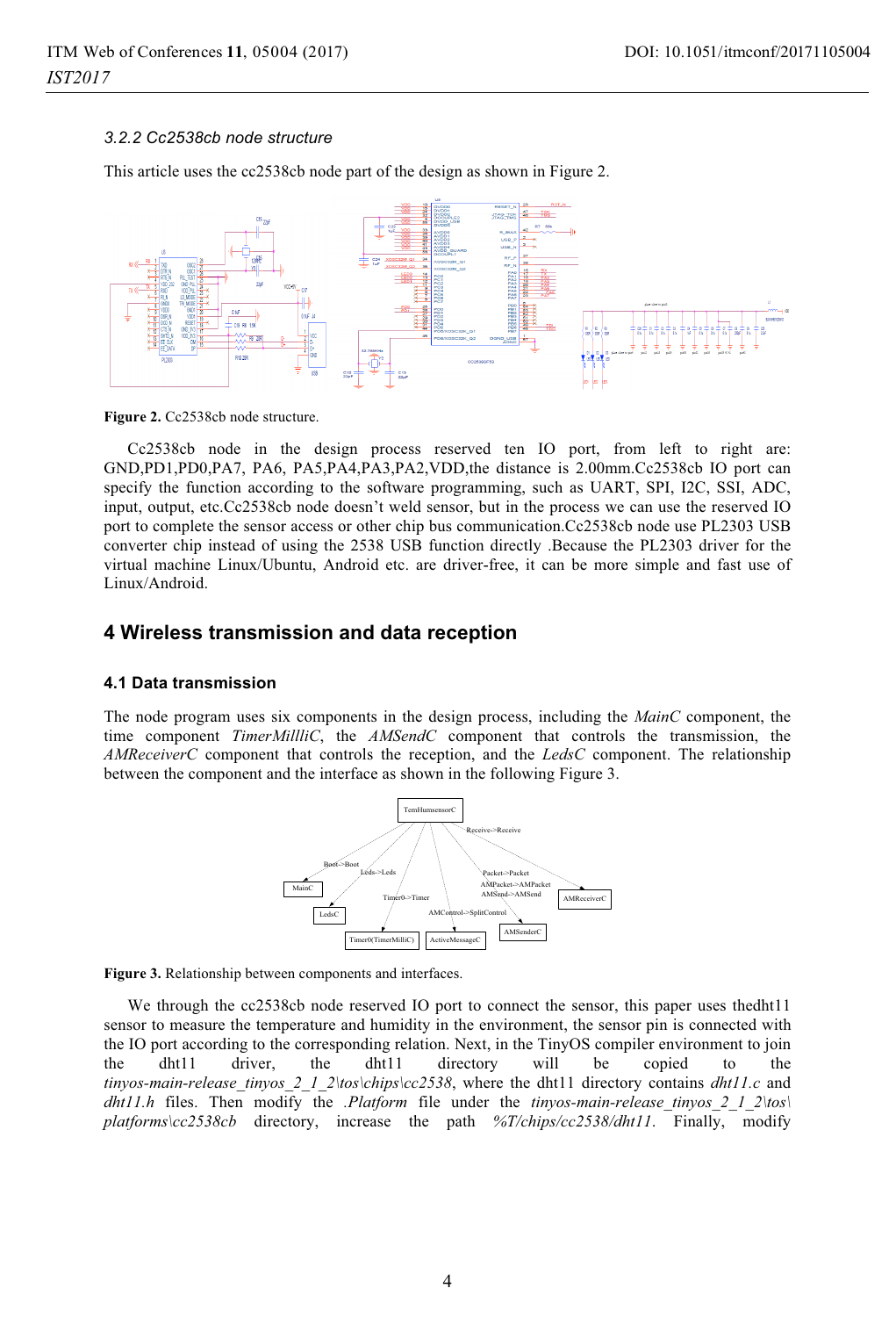the*cc2538cb.rules* file under *tinyos-main-release\_tinyos\_2\_1\_2\support\make\cc2538cb* and add *EXTRA\_MODULES + = \$ (CHIP\_DIR) /dht11/dht11.c after <i>EXTRA\_MODULES + = ....*. So, in the node programming we will add the program to read the sensor data, start the event, read the sensor data every 2 seconds, and the data will be stored in the packet*.* We use the *AMSend* interface to send packets, it can send data to the specified AM address, then the *Packet* and *AMPacket* interface into the *message* t abstract data type. These interfaces are provided with the component *AMSendC*, although they can also be provided by *ActiveMessageC*, but *AMSendC* providesa virtual abstraction. Because the transceiver is the public resource, different components canbe used, so it needs to be virtualized to avoid mutual interference between different components. Next, add the program logic to ensure that no packets are sent, and finally through the *send* command send packets to all nodes within the scope of acceptance, according to SUCCESS command, interpretation of data has been successfully transmitted.

### **4.2 Data reception**

Receive information through the *receive* interface to achieve, *receive* interface provide basic information to receive and forward information function, which is achieved by the *ActiveMessageC* component. In this way, it is possible to transfer information through the AM to the sink node. The sink node directly connected with the computer, then use computer to observe the data that is collected by sensor nodes, and achieve the environmental data monitoring and collection.

As shown in the following Figure 4.

| <b>COMSettings</b>                                 | COM port data receive                                    |                                                                                                       |
|----------------------------------------------------|----------------------------------------------------------|-------------------------------------------------------------------------------------------------------|
| PottNum COMS<br>$\mathbf x$                        | dht11 -- >> hunidity: 54%RH                              | Tennerature: 19 <sup>1</sup> C                                                                        |
| 115200<br>$\overline{\phantom{a}}$<br><b>BaudB</b> | dht11-->> hunidity:55%33                                 | Tennerature: 19 <sup>1</sup> C                                                                        |
|                                                    | dht11 -- >> hunidity: 55%BH                              | Tenperature: 19 <sup>'C</sup>                                                                         |
| NONE<br>$\overline{\phantom{a}}$<br>DPaity         | dht11-->> hunidity:55%RH                                 | Tennerature: 1970                                                                                     |
| g<br>$\overline{ }$<br>DataB                       | dht11-->> hunidity:55%33<br>dht11 -- >> hunidity: 55%331 | Tennerature: 19 <sup>1</sup> C<br>Tenperature: 19 <sup>'C</sup>                                       |
|                                                    | dht11 -- >> hunidity: 55%RH                              | Tennerature: 1970                                                                                     |
| $\mathbf{v}$<br>StopB                              | dht11 -- >> hunidity: 54%33                              | Tennerature: 19 <sup>1</sup> C                                                                        |
|                                                    | dht11 -- >> hunidity: 55%331                             | Tenperature: 19 <sup>'C</sup>                                                                         |
| Close                                              | dht11 -- >> hunidity: 55%EH                              | Temperature: 19 <sup>1</sup> C                                                                        |
|                                                    | dht11 -- >> hunidity: 54%38                              | Tennerature: 19 <sup>1</sup> C                                                                        |
| Recy Options                                       | dht11 -- >> hunidity: 54%38                              | Tenperature: 19 <sup>'C</sup>                                                                         |
| Receive to file                                    | dht11 -- >> hunidity: 54%RM                              | Teaperature: 1970                                                                                     |
| Auto linefeed                                      | dht11 -- >> hunidity: 54%38                              | Tennerature: 19 <sup>°C</sup>                                                                         |
| Show timestamp                                     | dht11 -- >> hunidity: 53%331                             | Tenperature: 19 <sup>'C</sup>                                                                         |
| Receive at her                                     | dht11 -- >> hunidity: 54%RM                              | Teaperature: 1970                                                                                     |
|                                                    | dht11 -- >> hunidity: 54%38                              | Temperature: 19 <sup>°C</sup>                                                                         |
| Pause receive                                      | dht11-->> hunidity:54%38                                 | Tenperature: 19 <sup>°C</sup>                                                                         |
| Clear<br>Save                                      |                                                          |                                                                                                       |
| Send Options                                       |                                                          |                                                                                                       |
| Data from file                                     |                                                          |                                                                                                       |
| Anto checkson                                      |                                                          |                                                                                                       |
| Auto clear input                                   |                                                          |                                                                                                       |
|                                                    |                                                          |                                                                                                       |
| Send as hex                                        |                                                          |                                                                                                       |
| Sand cyclic                                        | 3 DO &<br>$1$ DCD $\bullet$<br>2 RXD @                   | 4DTR &<br>5 GND $\bullet$<br><b>GDSB</b> <sup></sup><br><b>RETS</b> <sup></sup><br>9B1<br><b>ZRTS</b> |

**Figure 4.** Data reception

# **5 Design of remote environment monitoring**

### **5.1 Cloud server and database design**

The Figure 5 shows the process of collecting data from sensor nodes to observe data through a computer or Android client. Since the database cannot be directly connected to the Android client, the server is used as a bridge between the two designs. We can use ECS (Elastic Compute Service). If we purchase it, we can deploy a virtual machine in the background, and will provide users with a public network IP, as the design system IP number. The client can communicate with the server through this IP connection. As the monitoring area contains multiple sensor nodes, this will produce a lot of data, so the system can be used in the design of MySQL database to store data. After ECS (Elastic Compute Service) build a good server environment and install the MySQL database, the code can be written with the Android client communication.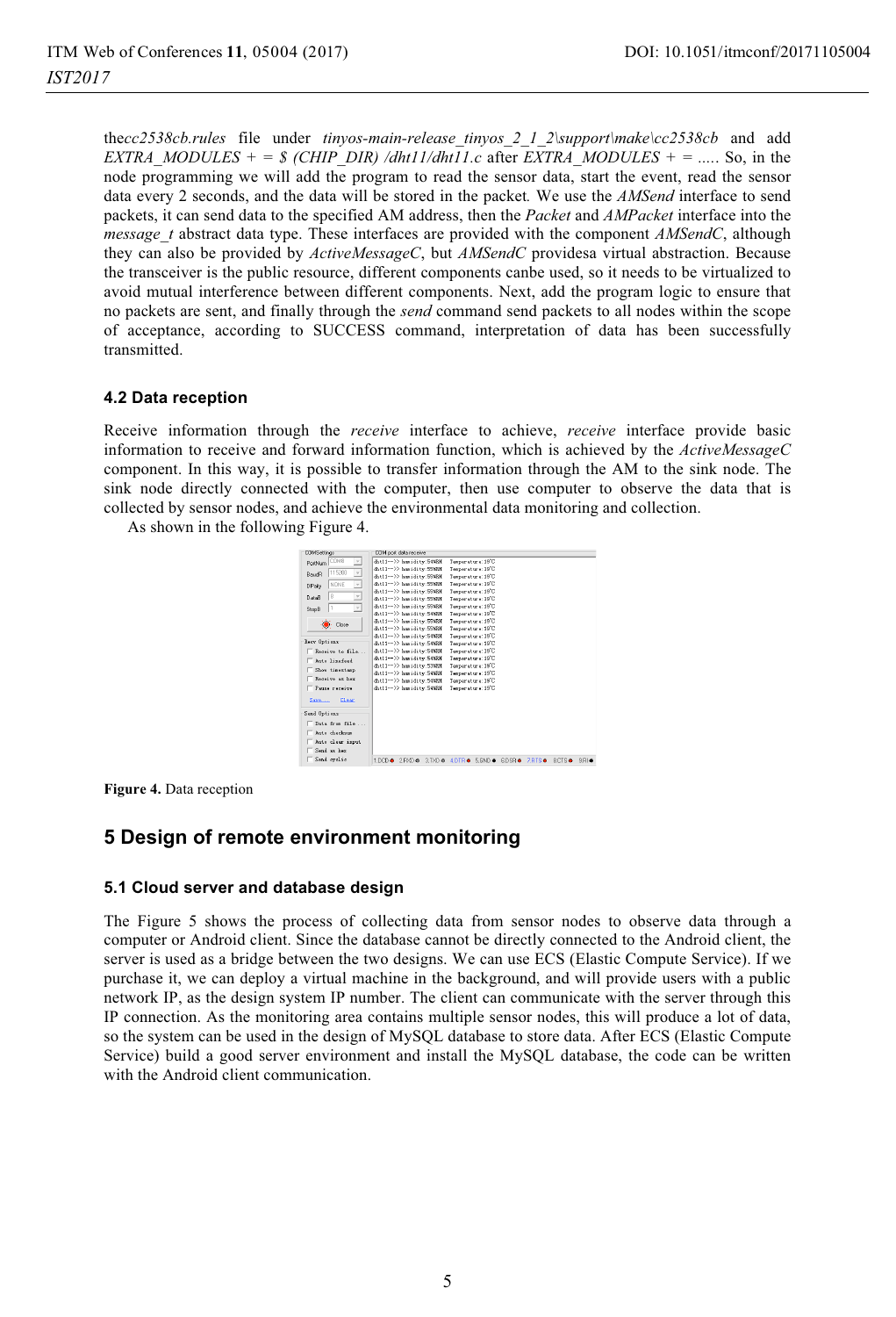

Figure 5. Data acquisition and observation process.

#### **5.2 The design of android mobile phone software**

The control interface of mobile phone software is the main way of interaction between the user and the device, the interface will affect the design of your environment monitoring system to promote. So a good interface design is essential, the design interface is considered an important factor in the operation is simple, free and convenient. Mobile phone software design mainly includes the following parts: user login interface, the main interface, function interface and the message of the push part. As shown below.



Figure 6. The main structure of Mobile phone software.

If the users enter the IP address assigned by the server in the login interface, as shown in Figure 7, they will enter the main interface. In the main interface, we can according to the needs of environmental monitoring choose to observe the main parameters, such as: temperature, humidity, light intensity and so on, as shown in Figure 8. Then, the waveforms and data changes of the environmental monitoring parameters can be displayed through the function interface. If the monitoring environment changes dramatically, or when a fire occurs, you can use message push technology, it can timely convey the message to the user, and cause people's attention.

| $-6.40$                                  |
|------------------------------------------|
| <b>Environment monitoring</b>            |
| Environmental parameters<br>Temperature: |
| comfortable<br>cold<br>hot               |
| Waveform                                 |
| Humidity:                                |
| comfortable<br>dry<br>wet                |
| Waveform                                 |
|                                          |
|                                          |
|                                          |

**Figure 7.** The login interface. **Figure 8.** The main interface.